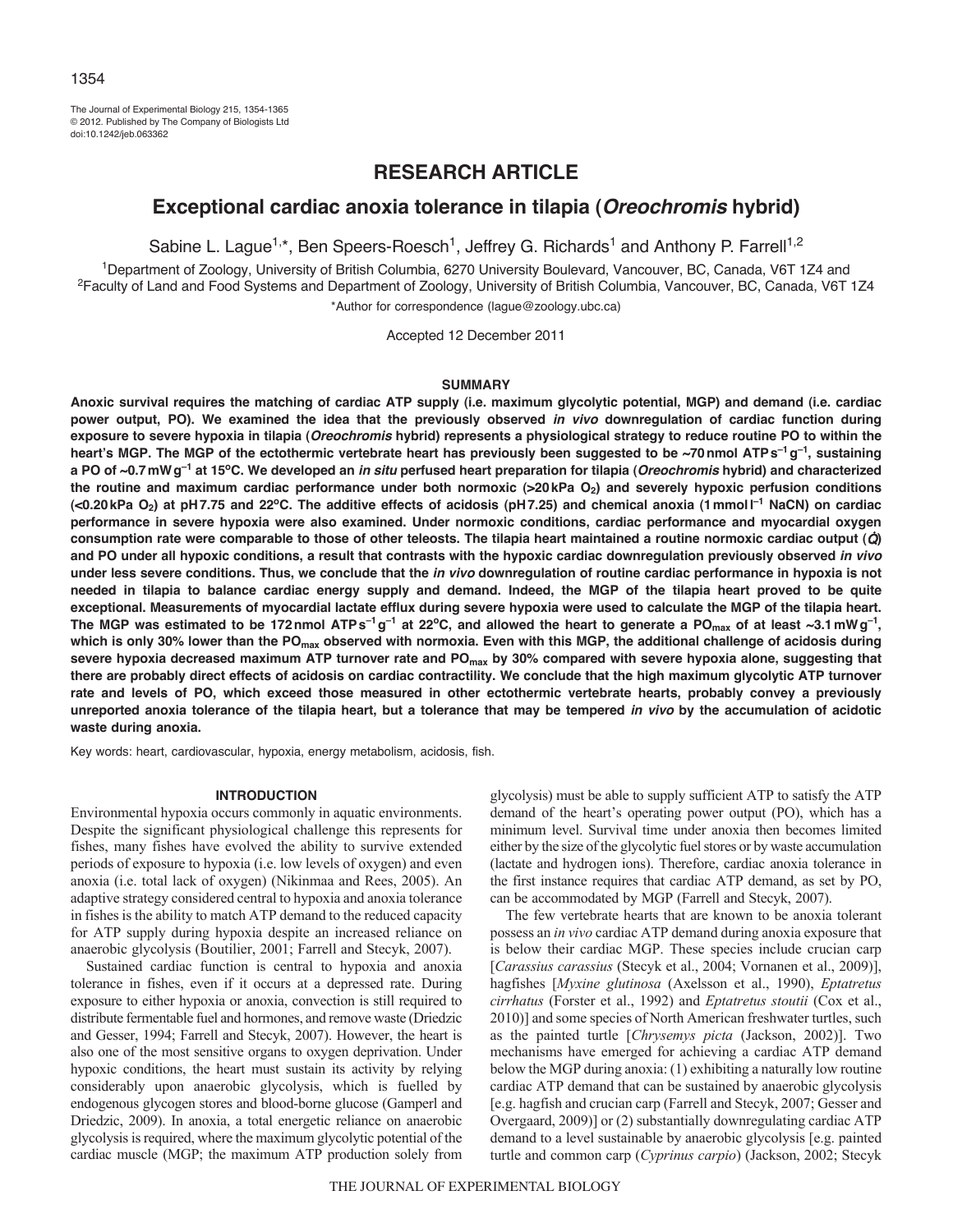and Farrell, 2006)]. Cardiac downregulation is typically achieved by slowing heart rate  $(f_H)$  (Farrell, 2007), the mechanical equivalent of spike arrest seen in the anoxic turtle brain (Lutz and Nilsson, 1997). Based on all available studies, but on less than a dozen species, Farrell and Stecyk proposed that the MGP for the ectothermic vertebrate heart is  $\sim$ 70 nmol ATPs<sup>-1</sup> g<sup>-1</sup> at 15°C, and that this will support a PO of  $0.7 \text{mW g}^{-1}$  (Farrell and Stecyk, 2007).

Tilapia are hypoxia-tolerant cichlid fishes that inhabit environments that can experience regular bouts of hypoxia. Tilapia lack a coronary circulation (Pieperhoff et al., 2009), and they downregulate routine cardiac activity in hypoxia *in vivo* (Speers-Roesch et al., 2010). Speers-Roesch and colleagues showed that tilapia (*Oreochromis* hybrid: *Oreochromis niloticus* - *mossambicus*  $\times$  *hornorum*) exposed to 8h at a water partial pressure of oxygen  $(P<sub>O2</sub>)$  of 1 kPa decreased  $f<sub>H</sub>$ , cardiac output  $(\dot{Q})$  and PO by 50–60% (Speers-Roesch et al., 2010), and affirmed previous claims that bradycardia is an important component of cardiac hypoxia tolerance (Farrell, 2007; Farrell and Stecyk, 2007). Further, they reported that these changes in cardiac function were associated with increases in heart lactate content and decreases in cardiac intracellular pH, and also suggested that depression of PO was necessary to match ATP demand with the limited capacity for ATP supply from anaerobic glycolysis (Speers-Roesch et al., 2010).

The purpose of the present study was to characterize the MGP and maximum cardiac power output (POmax) of the *in situ* tilapia heart under conditions of severe hypoxia (<0.20kPa, pH7.75), chemical anoxia  $(1 \text{ mmol}^{-1} \text{ NaCN with } < 0.20 \text{ kPa}, \text{ pH } 7.75)$ , and severe hypoxia with extracellular acidosis (<0.20 kPa, pH7.25). This allowed us to test the hypothesis that the downregulation of cardiac function seen in tilapia during exposure to low oxygen *in vivo* (Speers-Roesch et al., 2010) is a physiological strategy to reduce routine PO to within the MGP (Farrell and Stecyk, 2007). To accomplish our objective, an *in situ* perfused heart preparation was developed that generated maximum cardiac performance comparable to *in vivo* levels, permitting tight control of perfusion conditions and cardiac workload (Farrell et al., 1988; Farrell et al., 1989), and allowing for measurement of lactate efflux and myocardial oxygen consumption rate  $(\dot{V}_{O2})$ . These last values were required to define ATP turnover rate and the MGP of the tilapia heart.

## **MATERIALS AND METHODS Animals**

Adult male tilapia (Oreochromis niloticus  $\times$  mossambicus  $\times$ *hornorum*; strain origin: Ace Developments, Burneau, ID, USA) were purchased from Redfish Ranch (Courtenay, BC, Canada). The fish were held in well-aerated 400l aquaria with recirculating freshwater (22°C) at the University of British Columbia. Fish (*N*=20, 475±6g) were fed daily with commercial trout pellets (FirstMate, Taplow Aquaculture, North Vancouver, BC, Canada) for at least 3months before experimentation. All experimental procedures were conducted according to guidelines approved by the Animal Care Committee at the University of British Columbia, and the Canadian Council on Animal Care.

## **Surgical procedures**

Fish were anaesthetized in aerated water containing buffered ethyl 3-aminobenzoate methane sulphonate (MS-222; Sigma-Aldrich, Oakville, ON, Canada;  $0.2 \text{ g}$ <sup>1-1</sup> MS-222 buffered with  $0.2 \text{ g}$ 1<sup>-1</sup> NaHCO<sub>3</sub>), weighed, and placed on a surgery table where their gills were continuously irrigated *via* the mouth with chilled, aerated water containing buffered MS-222  $(0.15 \text{ g})^{-1}$  MS-222 buffered with  $0.2 \text{ g}$ l<sup>-1</sup> NaHCO<sub>3</sub>). They were then injected with  $1 \text{ m} \text{ kg}^{-1}$  of heparinized saline  $(200i.u.m<sup>1</sup>)$  *via* the caudal vessels. Because of anatomical differences between tilapia and rainbow trout (*Oncorhynchus mykiss*), the *in situ* perfused tilapia heart preparation involved slight modifications to the protocol previously described for rainbow trout (Farrell et al., 1986; Farrell et al., 1989).

In brief, an incision was made through the body wall from the anal opening to the posterior edge of the pectoral girdle to expose the viscera and permit access to the 1–5 hepatic veins (some of the seemingly larger vessels were composed of several smaller vessels). Then, all of the vessels but the largest, continuous, ventrally located hepatic vein were tied off using 3/0 silk thread (Seraflex, Serag Wiessner, Naila, Germany), and a stainless steel input cannula was inserted into the remaining hepatic vein *via* a shallow incision into the most anterior portion of the vessel. This was done so that advancing the input cannula along the hepatic vein placed the cannula tip inside the sinus venosus. With the input cannula secured by silk thread and the pericardium left intact, saline (see below for composition) perfusion of the heart was started immediately from a temporary input reservoir containing adrenaline bitartate salt  $(5 \text{ nmol}^{-1})$  and sodium heparin  $(10i.u.m<sup>-1</sup>)$ . Outflow from the heart was collected in a stainless steel output cannula inserted and secured into the ventral aorta between the second and third gill arches with two 0/0 silk threads (16S, Deknatel, Teleflex Medical, Research Triangle Park, NC, USA). The insertion of the output cannula was facilitated by removal of the lower jaw and gills, until a point where the tip of the cannula rested confluent with the bulbus arteriosus. The total time required to complete the perfused heart preparation was approximately 30min.

Following surgery, the fish were transferred to and immersed in a physiological saline bath (0.7% NaCl) maintained at 22°C. The input cannula was immediately connected to an adjustable constantpressure reservoir, and the output cannula was connected to a separate constant pressure head set at a routine output pressure of 2.5kPa. The height of the input pressure reservoir was adjusted to set cardiac filling pressure and routine  $\dot{Q}$  to approximately  $12 \text{ m1} \text{ min}^{-1} \text{ kg}^{-1}$ , simulating *in vivo*  $\dot{Q}$  under resting, normoxic conditions (Speers-Roesch et al., 2010). *Q* was measured by an inline electromagnetic flow probe in the output line (SWF-4, Zepeda Instruments, Seattle, WA, USA). Input ( $P_{\text{in}}$ ) and output ( $P_{\text{out}}$ ) pressures were measured through saline-filled side arms (PE50 tubing) connected to pressure transducers (DPT 6100, Smiths Medical, Kirchsecon, Germany). Hearts were allowed to equilibrate for approximately 20min under routine conditions (see below) before the experimental trials commenced.

## **Perfusion composition**

The perfusate contained (in mmol<sup>1-1</sup>) 124.1 NaCl, 2.50 KCl, 0.93  $MgSO_4$ <sup>2</sup>H<sub>2</sub>O, 2.52 CaCl<sub>2</sub><sup>2</sup>H<sub>2</sub>O, 5.55 glucose, 3.87 TES acid and 6.13 TES salt (Sigma-Aldrich). At 22°C the perfusate was pH7.75; *in vivo* blood pH for resting, normoxic tilapia is  $\sim$ 7.7–7.8 at 22 $^{\circ}$ C (B.S.-R., unpublished results). Regardless of the experimental trial, the perfusate contained  $5 \text{ nmol} 1^{-1}$  of adrenaline, which was replenished every 20min to offset rapid degradation. This level of adrenaline is within the range measured *in vivo* in tilapia plasma under routine conditions (Vianen et al., 2001; Chen et al., 2002), and was chosen based on the results of preliminary experiments, which were performed because of the variable results for the effect of adrenergic stimulation of the teleost heart. For example, while *in situ* perfused hearts of sea raven (*Hemitripterus americanus*), ocean pout (*Zoarces americanus*) and rainbow trout required elevated catecholamine levels (i.e. adrenaline concentration up to  $500$  nmol  $l^{-1}$ ) to achieve maximal *in situ* performance (Farrell et al., 1983; Hanson et al., 2006), there is little effect of adrenaline on the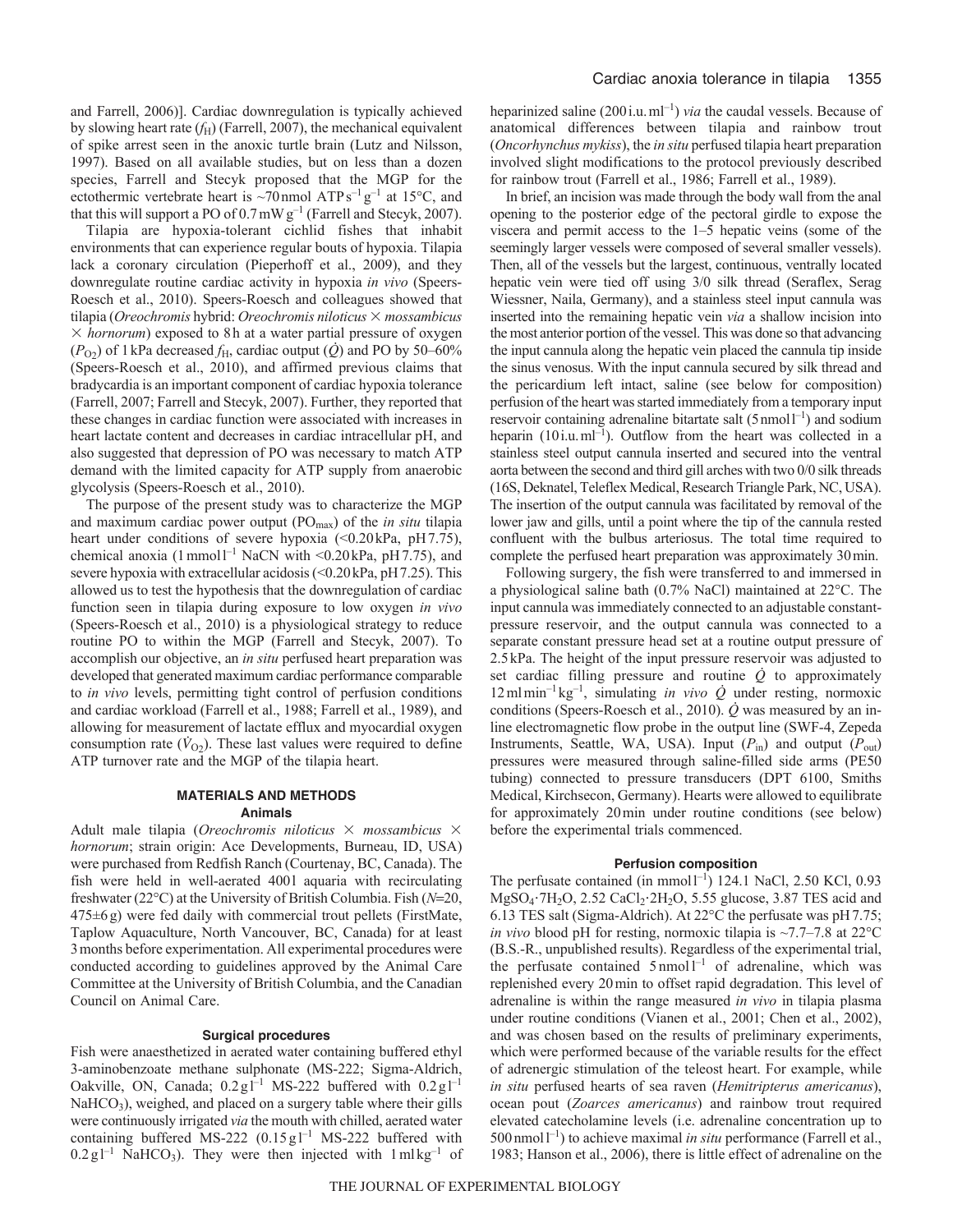## 1356 S. L. Lague and others

heart of Atlantic cod [*Gadus morhua* (Petersen and Gamperl, 2010)]. In our preliminary experiments, cumulative dose–response trials (in moll<sup>-1</sup>: 0,  $5 \times 10^{-10}$ ,  $5 \times 10^{-9}$ ,  $5 \times 10^{-8}$  and  $5 \times 10^{-7}$ ) with adrenaline  $(N=3)$  were performed on *in situ* tilapia hearts under normoxic conditions, and maximum cardiac performance was assessed at each concentration following a 10min equilibration period of routine work. In the absence of adrenaline, maximum cardiac output (*Q*max; 39 $\pm$ 6 ml min<sup>-1</sup> kg<sup>-1</sup>) and PO<sub>max</sub> (4.4 $\pm$ 0.4 mW g<sup>-1</sup>) were similar (oneway repeated measures ANOVA with Holm–Sidak *post hoc* tests) to the values obtained with the  $5 \times 10^{-9}$  moll<sup>-1</sup> adrenaline routinely used in all experiments  $({}_{-}39\,\text{ml}\,\text{min}^{-1}\,\text{kg}^{-1}$  and  $~_{-}5\,\text{mW}\,\text{g}^{-1}$ ), and similar to those obtained using  $5 \times 10^{-7}$  moll<sup>-1</sup> adrenaline  $(38\pm6 \text{ ml min}^{-1} \text{ kg}^{-1}$  and  $4.6\pm0.3 \text{ mW g}^{-1}$ ). Similarly, preliminary measurements with high levels of noradrenaline  $(5 \times 10^{-6} \text{mol})^{-1}$ ; *N*2), comparable to those seen *in vivo* (Vianen et al., 2001; Chen et al., 2002), appeared to have no impact on maximum cardiac performance during exposure to severe hypoxia with acidosis or following recovery from this treatment. During an insult of severe hypoxia with acidosis (< $0.20$  kPa  $O_2$ , pH 7.25), hearts were able to achieve values of  $\dot{Q}_{\text{max}}$  and PO<sub>max</sub> with  $5 \times 10^{-6}$  moll<sup>-1</sup> noradrenaline of  $23 \pm 1$  ml min<sup>-1</sup> kg<sup>-1</sup> and  $2.3 \pm 0.8$  mW g<sup>-1</sup>, respectively, compared with  $21 \pm 2$  ml min<sup>-1</sup> kg<sup>-1</sup> and  $2.4 \pm 0.3$  mW g<sup>-1</sup> in the severe hypoxia with acidosis trial with  $5 \times 10^{-9}$  mol<sup>1-1</sup> adrenaline (see below; *N*=7). Further, after recovery from severe hypoxia with acidosis these values were  $28\pm1$  ml min<sup>-1</sup> kg<sup>-1</sup> and  $3.4\pm0.2$  mW g<sup>-1</sup> with  $5 \times 10^{-6}$  moll<sup>-1</sup> noradrenaline, compared with  $30 \pm 2$  mlmin<sup>-1</sup> kg<sup>-1</sup> and  $3.1\pm0.2$  mW g<sup>-1</sup> with  $5\times10^{-9}$  mol  $l^{-1}$  adrenaline. Therefore, we feel confident that any major influences of adrenergic stimulation on the heart's mechanical performance were not overlooked by using  $5 \times 10^{-9}$  mol<sup>1-1</sup> adrenaline in the perfusate.

The control, normoxic perfusate was aerated with medical-grade compressed air (Praxair, Vancouver, BC, Canada) for at least 1h prior to use. Previous studies with rainbow trout have demonstrated no significant difference in *in situ* cardiac performance between airsaturated and hyperoxic (95.5%  $O_2$ , 0.5%  $CO_2$ ) perfusate (Hanson et al., 2006). The severe hypoxia exposure  $\ll 0.20$  kPa  $O_2$ , typically  $\sim$ 0.07kPa O<sub>2</sub>, pH 7.75) was achieved by gassing the perfusate with compressed medical-grade  $N_2$  (Praxair). The water  $P_{O2}$  achieved for severe hypoxia exposure was 7-fold lower than the haemoglobin-O2 *P*<sup>50</sup> of tilapia (1.45kPa) (Speers-Roesch et al., 2010), and below the venous  $P_{O2}$  of tilapia exposed to severe environmental hypoxia of <1 kPa O2 *in vivo* (B.S.-R., unpublished results). Acidotic perfusate (< $0.20$  kPa  $O_2$ , pH 7.25) required altering the ratio of TES acid (to 5.91 mmol  $1^{-1}$ ) and TES salt (to 4.09 mmol  $1^{-1}$ ) in the saline in accordance with the Henderson–Hasselbalch equation. This level of acidosis is comparable to the venous blood pH observed in tilapia and other fishes exposed to severe environmental hypoxia *in vivo* (Scott et al., 2008) (B.S.-R., unpublished results). The effect of chemically arresting oxidative phosphorylation was also tested by adding  $1$  mmol  $1^{-1}$  NaCN to the severely hypoxic perfusate. This level of NaCN is commonly used to inhibit cardiac oxidative metabolism (Driedzic, 1983; Arthur et al., 1992; Xie et al., 1998). Ingress of oxygen into the cardiac tissues during the severe hypoxia exposure was impeded by the surrounding tissues and pericardium, by using glass connectors and tubes for the input perfusate, and by bubbling the bath saline with  $N_2$  for 20 min prior to the onset of and during exposure to severe hypoxia and trapping the  $N_2$  gas over the preparation with a plastic lid.

## **Experimental trials**

Three separate experimental trials were used: severe hypoxia (<0.20kPa  $O_2$ , pH 7.75), severe hypoxia with acidosis (<0.20kPa

 $O_2$ , pH 7.25) and chemical anoxia (severe hypoxia with 1 mmol<sup>1-1</sup> NaCN, <0.20kPa O<sub>2</sub>, pH 7.75). Each trial consisted of measuring maximum cardiac performance during each point in the following sequence of exposures (Fig.1A): normoxia, severe hypoxia (alone or with additional treatment of chemical anoxia or acidosis) and recovery in normoxia (except following exposure to NaCN). Thus, each preparation acted as its own control. For all preparations, lactate efflux and  $\dot{V}_{O2}$  were also measured at strategic intervals during each exposure (Fig.1A) to assess the contributions of aerobic metabolism and anaerobic glycolysis to cardiac work under conditions of routine and maximum cardiac performance. At the conclusion of each trial, the heart  $(N=20)$ , ventricular mass= $0.163\pm0.005$  g) was rapidly excised while performing routine  $\dot{Q}$ , blotted to remove excess liquid and weighed.

#### Severe hypoxia trial ( $N_2$  at pH7.75)

This trial ( $N=6$ ) quantified the effects of  $N_2$ -induced severe hypoxia (<0.20 kPa  $O_2$ , and typically ~0.07 kPa  $O_2$ ). The tilapia heart was first exposed to 20min of routine performance in normoxia, followed by a 10min test of normoxic maximum cardiac performance, and 20min of routine normoxic performance. The heart was then exposed to a progressive decline in  $P_{O_2}$  from normoxia to severe hypoxia over a period of 10–20min, and severe hypoxia (<0.20kPa O2) was maintained for at least 50min before reassessing maximum cardiac performance. The total exposure to severe hypoxia lasted 70 min. Afterwards, the bath cover was removed,  $N_2$  bubbling of the bath stopped and the hearts were allowed to recover in normoxic saline for 20 min. It took  $\leq$ 2 min for the perfusate  $P_{O_2}$  to reach 20.0–21.3 kPa  $O_2$ . Following a 10 min reassessment of maximum cardiac performance under normoxic conditions, and a subsequent 10min of routine performance in normoxia, the heart was quickly excised and weighed.

## Severe hypoxia with acidosis trial ( $N_2$  at pH7.25)

This trial  $(N=7)$  quantified the additive effects of acidosis ( $pH7.25$ compared with  $pH7.75$ ) in combination with N<sub>2</sub>-induced, severe hypoxia  $\left($ <0.20kPa O<sub>2</sub>). The experimental protocol was identical to that of the severe hypoxia trial, except that after a 40min period of severe hypoxia the heart was additionally perfused with severely hypoxic acidotic saline for 30min (20min of routine cardiac function and 10 min for assessment of maximum performance), bringing the total treatment time to 70min. The heart was then allowed to recover in normoxic saline (pH7.75) for 20min, followed by a 10min reassessment of maximum cardiac performance under these conditions, before being returned to routine levels for 10min, and then excised and weighed.

## Chemical anoxia trial  $(N_2 + NaCN$  at pH7.75)

This trial  $(N=7)$  tested the additional effects of NaCN when combined with N<sub>2</sub>-induced, severe hypoxia (<0.20kPa  $O_2$ ). The experimental protocol was identical to that of the severe hypoxia trial, except that after a 40 min period of severe hypoxia,  $1$  mmol $1^{-1}$  NaCN (Sigma-Aldrich) was added to the perfusate and perfusion continued for 30min (20min of routine cardiac function and 10min for assessment of maximum performance), bringing the total treatment time to 70min. Following the test of maximum cardiac performance, the heart was returned to routine *Q* in chemical anoxia without being returned to normoxic conditions. It was then excised, blotted, weighed and frozen in liquid nitrogen for subsequent analysis of myocardial lactate content (see below). It was elected that the chemically anoxic hearts not be recovered for a number of reasons. First, while reversing N<sub>2</sub>-induced hypoxia is relatively simple upon reperfusion with normoxic saline,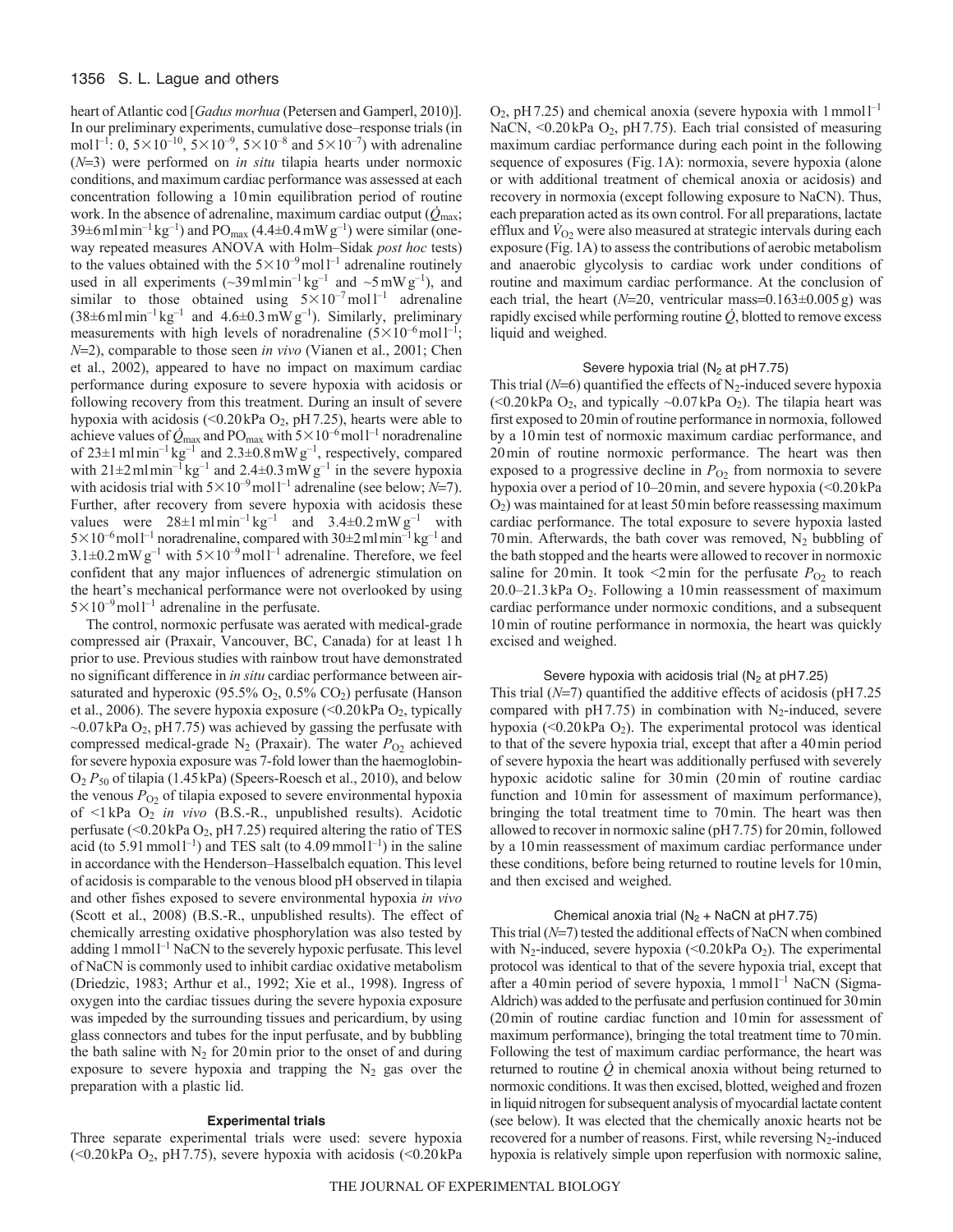

Fig. 1. (A) Graphical representation of the three trials (severe hypoxia, N<sub>2</sub> at pH 7.75; severe hypoxia with acidosis, N<sub>2</sub> at pH 7.25; and chemical anoxia, N<sub>2</sub>+NaCN at pH7.75) used to assess routine and maximum cardiac performance of tilapia hearts. Each preparation was first tested under normoxic conditions so that it acted as its own control. Output pressure (P<sub>out</sub>) is indicated by the solid black line (routine levels set at 2.5 kPa), and tests of maximum cardiac performance (max tests) are represented by the stepwise increases in P<sub>out</sub>. The grey shaded area represents the common exposure to severe hypoxia (<0.20 kPa O<sub>2</sub>), and the vertical dashed line indicates the addition of treatment (pH 7.25 for acidosis or 1 mmol I<sup>-1</sup> NaCN for chemical anoxia) to the severely hypoxic perfusate. The arrows indicate the 30 s period over which perfusate was sampled for lactate, and when  $V_{O_2}$  measurements were taken in normoxia. The numbers labelling the arrows grouped by the bracket indicate the particular oxygen tensions at which lactate efflux was measured, while the numbers after the addition of treatment (on the right side of the vertical dashed line) represent the time after the beginning of the treatment (acidosis, pH 7.25; chemical anoxia, 1 mmol l<sup>-1</sup> NaCN) at which lactate was sampled. R represents a lactate sample after 15 min of routine cardiac output (Q; 12 ml  $min^{-1}$  kg<sup>-1</sup>) in a given exposure.  $\dot{Q}_{max}$  and maximum cardiac power output (PO<sub>max</sub>) both indicate lactate samples after 1 min of maximum cardiac performance. (B)A normoxic Starling curve (cumulative values, *N*18) curve for the *in situ* perfused tilapia heart. Each value is the mean (±s.e.m.) Q at a particular input pressure (P<sub>in</sub>) within a particular trial.

we could not guarantee that NaCN would be completely and quickly washed out. Also, recovery from  $N_2$  has greater biological significance than recovery from NaCN.

#### **Assessment of cardiac performance**

### Characterization of maximum cardiac performance

Maximum cardiac performance was quantified before and during all exposure treatments by measuring  $\dot{Q}_{\text{max}}$  and PO<sub>max</sub>. Starling curves were generated by examining the relationship between filling pressure  $(P_{in})$  and  $\dot{Q}$  when  $P_{in}$  was raised in 0.05 kPa increments and allowed to stabilize at each increment. *P*in was increased until *Q*max was determined. PO typically increased from routine levels by 2- to 3-fold and in proportion with  $\dot{Q}$ , after which  $P_{\text{out}}$  was increased in 0.3kPa increments until POmax was reached. Perfusate samples for lactate analysis were taken after 1min stabilization at both *Q*max and POmax. Each assessment of maximum cardiac performance lasted about 10min, after which *P*out and *P*in were restored to routine levels.

#### Oxygen consumption and lactate efflux

Two in-line oxygen probes (Microx TX3 fiber-optic oxygen meter, PreSens, Regensburg, Germany) continuously monitored and logged the  $P_{O_2}$  entering and leaving the heart so that  $\dot{V}_{O_2}$  could be calculated at any point during the experiment.  $\dot{V}_{O2}$  ( $\mu$ l O<sub>2</sub> s<sup>-1</sup> g<sup>-1</sup> ventricular mass) of the *in situ* tilapia heart was calculated as follows (Graham and Farrell, 1990):

$$
\dot{V}_{O_2} = (\Delta P_{O_2} \times \alpha_{O_2} \times \dot{Q}) / (M_{\rm v} \times 60) , \qquad (1)
$$

where  $\Delta P_{O2}$  is the decrease in  $P_{O2}$  between the input and output perfusate (kPa),  $\alpha_{02}$  is the solubility of oxygen in the perfusate [0.2946µl O<sub>2</sub>ml<sup>-1</sup> perfusatekPa<sup>-1</sup> at 22°C (Graham, 1987)],  $\dot{Q}$  is in mlmin<sup>-1</sup>,  $M_v$  is ventricular mass (g) and 60 is the conversion from minutes to seconds.

The outflow perfusate was sampled at strategic intervals to measure lactate efflux from the heart (Fig.1A). The sampling line was first cleared for 30s and then 0.5ml samples were removed over a 30s period. These samples were taken at routine and maximum levels of cardiac function, including while hypoxia was developing (1.07, 0.53,  $0.27$  and  $0.13$  kPa  $O_2$ ). Heart and perfusate samples were frozen and stored at –80°C until lactate analysis was performed.

Perfusate [lactate] was measured in duplicate using spectrophotometric methods described previously (Bergmeyer, 1983). Lactate efflux rate (nmol lactate min<sup>-1</sup> g<sup>-1</sup> ventricular mass) was calculated as:

Lactate efflux rate = ([lactate]<sub>perfusate</sub> 
$$
\times \dot{Q} \times 1000
$$
) /  $M_v$ , (2)

where [lactate]<sub>perfusate</sub> is the lactate concentration in the outflow perfusate sample (nmoll<sup>-1</sup>),  $\dot{Q}$  is in mlmin<sup>-1</sup>,  $M_{\rm v}$  is in g (Arthur et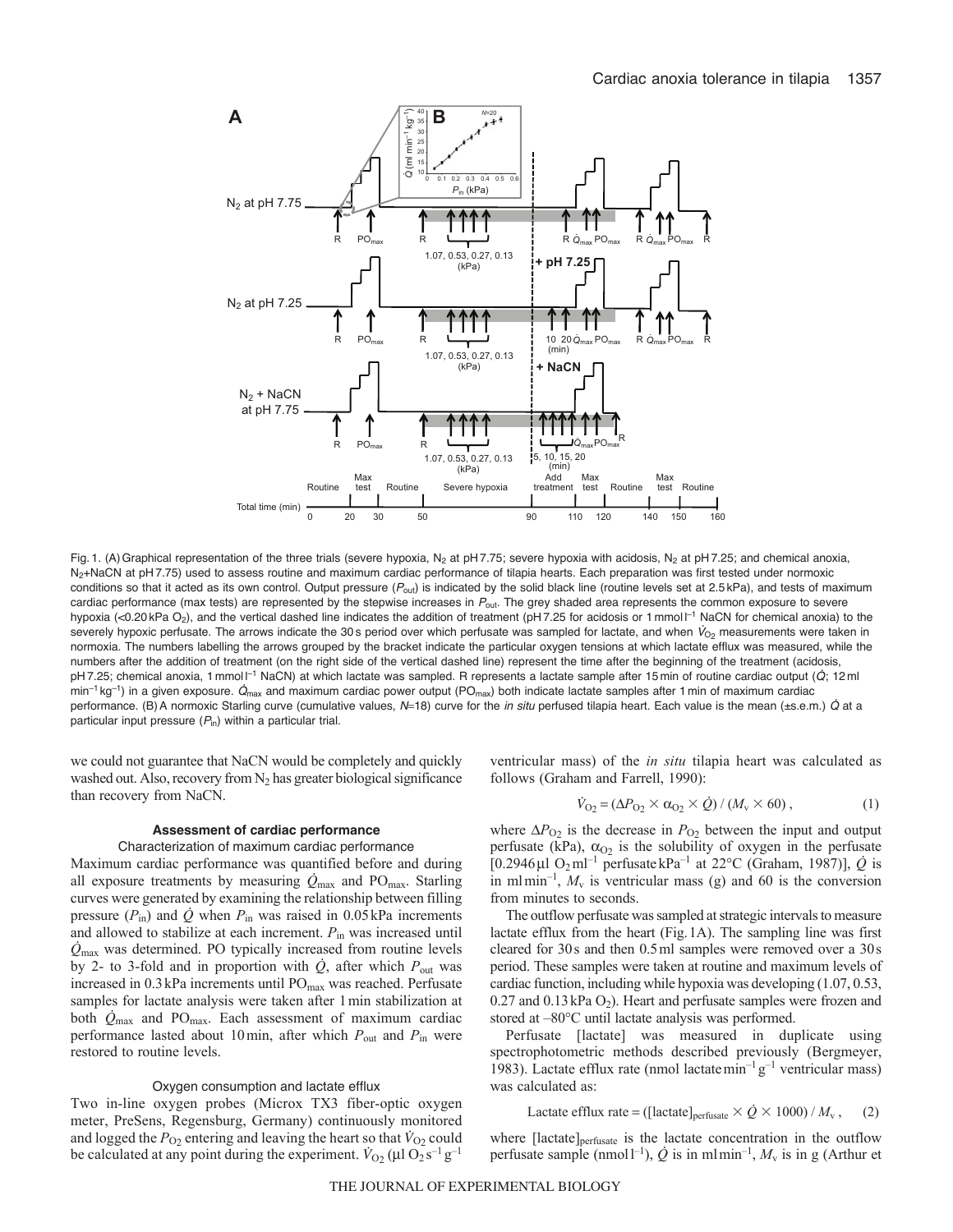## 1358 S. L. Lague and others

al., 1992), and 1000 is the conversion factor to litres from millilitres. Inflow perfusate was periodically sampled during every experiment and always contained non-detectable levels of lactate. The MGP was taken as the lactate efflux rate when the heart was performing at  $PO<sub>max</sub>$  in severe hypoxia (see Discussion for a consideration of the  $O<sub>2</sub>$  present in perfusate during severe hypoxia).

A comparison of the myocardial lactate contents was necessary to determine whether lactate efflux could be used to accurately compare glycolytic capacity and MGP between trials. In other words, we wanted to confirm that the level of lactate accumulated in the heart was similar between trials; a discrepancy in these values between trials would indicate that differences in lactate efflux might be due to differences in lactate handling rather than differences in glycolytic capacity. Complementing our sampled hearts from the NaCN trial, we performed additional experiments where hearts were sampled during exposure to normoxia  $(N=3)$  or during exposure to severe hypoxia ( $N_2$  at pH7.75;  $N=3$ ). In both cases, the protocol was identical to the NaCN trial (i.e. each trial lasted a total of 120min including two POmax tests) except no NaCN was used and the hearts remained either normoxic throughout the trial before sampling or severely hypoxic before sampling. Hearts were harvested shortly after the end of the second POmax test. Lactate content was  $\leq 0.01$  µmolg<sup>-1</sup> ventricular mass in normoxic hearts, but increased significantly (one-way ANOVA, *P*<0.05) in hearts under severe hypoxia (2.1 $\pm$ 0.2 µmolg<sup>-1</sup>) and chemical anoxia (2.2 $\pm$ 0.3 µmolg<sup>-1</sup>). However, the myocardial lactate contents under NaCN and severe hypoxia were not significantly different from each other (one-way ANOVA, *P*>0.05), indicating that lactate efflux could be accurately used to compare MGP between these treatments. To obtain myocardial lactate content, frozen heart tissue was broken into small pieces under liquid  $N_2$  using an insulated mortar and pestle. For lactate extraction,  $0.8$  ml of ice-cold  $1 \text{ mol}^{-1}$  HClO<sub>4</sub> was added to a microcentrifuge tube containing 50–100mg of tissue and the mixture was immediately sonicated on ice for three bursts of 10s using a Kontes sonicator on its highest setting. The homogenate was centrifuged at 10,000*g* for 10min at 4°C and the supernatant neutralized with  $3 \text{ mol}^{-1} \text{K}_2\text{CO}_3$ . Neutralized extracts were assayed spectrophotometrically for lactate content following previous methods (Bergmeyer, 1983).

Cardiac ATP turnover rate (nmol ATP  $s^{-1}g^{-1}$ ) was estimated from  $\dot{V}_{O2}$  and lactate efflux. In normoxia and recovery, ATP turnover rate was primarily a result of  $\dot{V}_{O_2}$  (assuming that 1 mol  $O_2$  results in the formation of 6mol ATP) (Reeves, 1963; Ferguson, 1987; Mast and Elzinga, 1990), with a minor contribution of lactate efflux (assuming that 1mol lactate yields 1.5mol ATP, and that lactate is derived from either glucose or glycogen). ATP turnover rate was plotted against routine and maximum PO  $(mWg^{-1})$ . ATP turnover rate in severe hypoxia, severe hypoxia with acidosis, and chemical anoxia was estimated from lactate efflux only, and were plotted against PO values that corresponded to routine  $\dot{Q}$ ,  $\dot{Q}_{\text{max}}$  and PO<sub>max</sub>.

## **Data acquisition and data analysis**

Real-time measurements of  $f_H$ ,  $P_{\text{in}}$ ,  $P_{\text{out}}$ ,  $\dot{Q}$  and PO were recorded throughout the experiment using data acquisition software (Labview version 5.1, National Instruments, Austin, TX, USA). The oxygen probes were calibrated with a temperature sensor at two points, 0%  $O_2$  (1 g l<sup>-1</sup> Na<sub>2</sub>SO<sub>3</sub>; Sigma-Aldrich) and 21%  $O_2$  (air-saturated water), before each experiment. Pressure transducers were similarly calibrated before each experiment and their signals were amplified with a Senselab amplifier (Somedic Sales AB, Hörby, Sweden). The ventral aortic flow signal from the in-line flow probe was amplified (Flowmeter SWF-4, Zepeda Instruments, Seattle, WA, USA) and regularly calibrated volumetrically with known flow rates of perfusate. Cannulae resistances were calibrated by measuring the pressure drop across the cannulae at known flow rates and these resistances were used to adjust the measured *P*in and *P*out for the relevant flow (subtracting the pressure drop from the measured *P*in and adding the pressure drop to the measured *P*out). Thus, reported *P*in and *P*out values represent accurate pressures in the sinus venosus and in the bulbus arteriosus, respectively. Reported values for  $f_H$ ,  $P_{\text{in}}$ ,  $P_{\text{out}}$ ,  $\dot{Q}$  and PO represent 30s averages either immediately prior to taking a perfusate sample or after 1min of stabilization during an assessment of maximum performance, and were acquired using the LabView perfused heart data acquisition and analysis program written by Drs M. Axelsson (University of Gothenburg) and J. Altimiras (Linköping University).  $f_H$  was calculated from the pulsatile pressure trace. PO  $(mWg^{-1}$  ventricle) was calculated as:

$$
PO = \dot{Q} \times (P_{\text{out}} - P_{\text{in}}) \times 0.0167 / M_{\text{v}} , \qquad (3)
$$

incorporating  $\dot{Q}$  (mlmin<sup>-1</sup>),  $P_{\text{out}}$  and  $P_{\text{in}}$  (kPa),  $M_{\text{v}}$  (g) and 0.0167 (the conversion factor to mW). Stroke volume  $(V<sub>S</sub>)$  was calculated as:

$$
V_{\rm S} = (\dot{Q}/f_{\rm H})/M_{\rm b},\tag{4}
$$

where  $\dot{Q}$  was measured in mlmin<sup>-1</sup>,  $f_H$  in beats min<sup>-1</sup> and  $M_b$  (body mass) in kg (Overgaard et al., 2004).

## **Statistical analysis**

Values for *Q*max during normoxia, severe hypoxia or severe hypoxia with treatment, and recovery were compared within experimental trials using a one-way ANOVA with Holm–Sidak *post hoc* tests. The same procedure was carried out for  $PO_{max}$ , routine  $\dot{Q}$  and routine PO within trials. One-way ANOVA with Holm–Sidak *post hoc* tests were used to compare parameters (including routine *Q*, routine PO, routine  $f_{\rm H}$ ,  $Q_{\rm max}$  and  $P_{\rm max}$ ) within exposures (normoxia, severe hypoxia or severe hypoxia with treatment, and recovery) across different experimental trials (i.e. normoxia values were compared between the severe hypoxia, severe hypoxia with acidosis, and chemical anoxia trials). Two-way ANOVA was used to compare parameters such as  $\dot{V}_{O2}$ , lactate efflux and ATP turnover rate among different treatments (i.e. at different points in the experiment) and experimental trials. Repeated measures were not possible in these data sets because of variable *N* values. For statistical comparisons,  $\alpha$ =0.05 was used to determine statistical significance. Statistical analyses were carried out using SigmaStat 3.0.

## **RESULTS**

## **Cardiac performance in normoxia**

Normoxic tilapia hearts exhibited a typical Starling curve with *Q* increasing 3-fold from routine levels when *P*in was increased from ~0.05 to 0.50kPa (Fig. 1B).  $\dot{Q}_{\text{max}}$  (~39 ml min<sup>-1</sup> kg<sup>-1</sup>) and PO<sub>max</sub>  $({\sim}5 \text{ mW g}^{-1})$  in normoxia did not differ across trials. During tests of maximum performance,  $f_H$  remained unchanged (data not shown).

#### **Routine cardiac performance**

Routine levels of  $\dot{Q}$  (~12 ml min<sup>-1</sup> kg<sup>-1</sup>) and PO (~1.4 mW g<sup>-1</sup>) were unaffected by any of the three severe hypoxia treatments (severe hypoxia alone, or severe hypoxia with either acidosis or chemical anoxia; Fig.2A,B). Despite a sustained routine performance, after a 40 min exposure to severe hypoxia, the intrinsic  $f<sub>H</sub>$  of the perfused heart was significantly decreased by  $\sim$ 13% from  $\sim$ 55 beatsmin<sup>-1</sup> in normoxia (Fig. 2C). No further change in  $f<sub>H</sub>$  occurred with a subsequent 20min exposure to either severe hypoxia alone or with chemical anoxia, but a subsequent 20min exposure to severe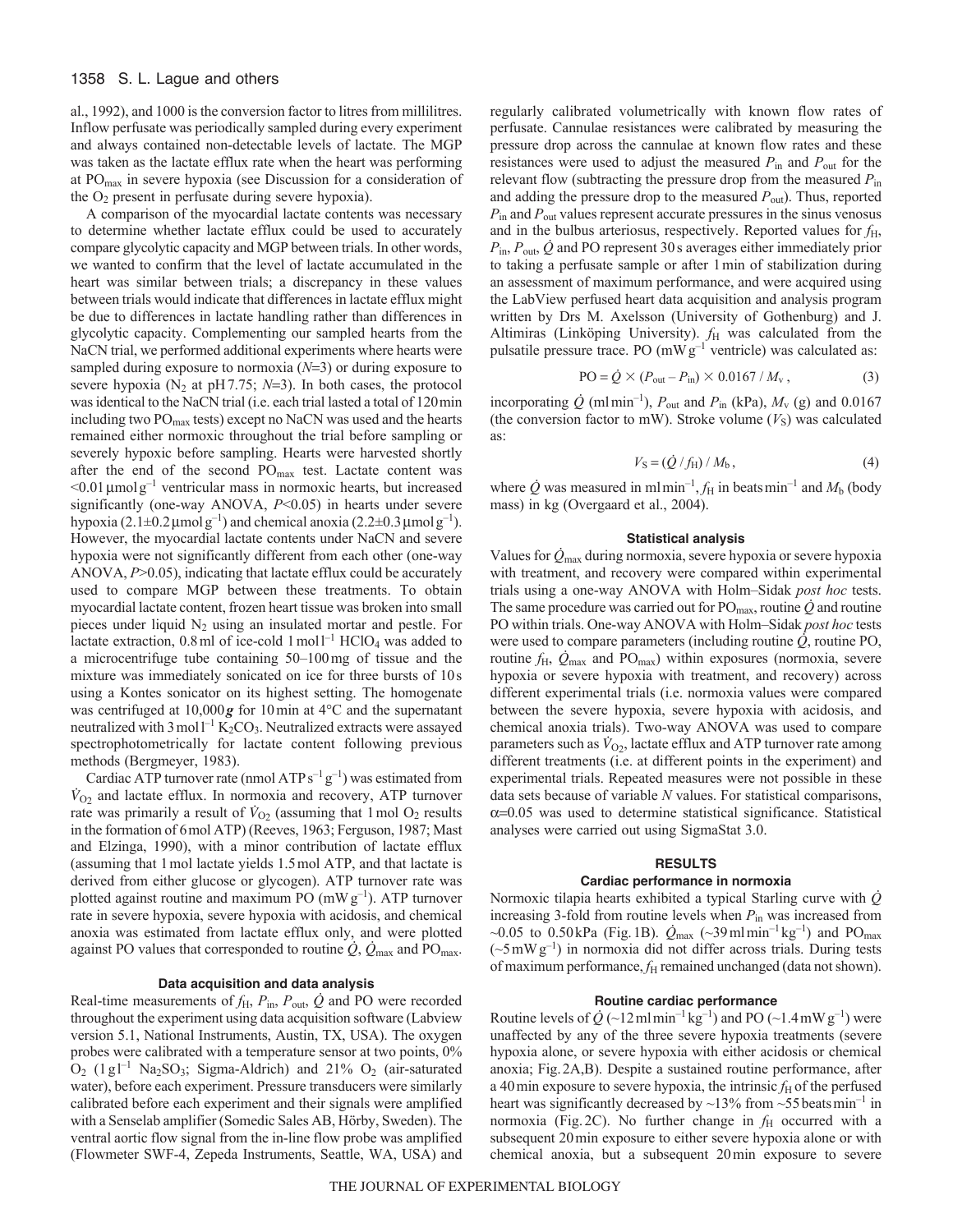

Fig. 2. Routine cardiac function (A,  $\dot{Q}$ ; B, PO; and C, heart rate  $f_H$ ) of the *in situ* tilapia heart during normoxia, after 40 min severe hypoxia, throughout 0-20 min of treatment exposures (treatments: N<sub>2</sub> at pH 7.75, N=6; N<sub>2</sub> at pH7.25, N=7; or N<sub>2</sub> + NaCN at pH7.75, N=6), and after 20 min of normoxic recovery. Values are means  $\pm$  s.e.m. The vertical dashed line represents the 10min during which a maximum cardiac function assessment was performed under treatment conditions. Different letters indicate statistically significant differences ( $P<0.05$ ) for  $f_H$  at different time points in a particular trial; there was no significant change in  $\dot{Q}$  or PO within any of the trials (P>0.05).

hypoxia with acidosis led to an additional decline in  $f_{\rm H}$  such that  $f_{\rm H}$ fell to  $\sim$ 35% below the normoxic level (Fig. 2C). In all trials,  $f_H$  was restored to the normoxic level after 5min of recovery.

## **Maximum cardiac performance** Severe hypoxia

Severe hypoxia made the tilapia heart less sensitive to filling pressure (as shown by a downward shift in the upper arm of the Starling curve compared with normoxia), which resulted in a significant 22% reduction in  $\dot{Q}_{\text{max}}$  (Fig. 3A, Fig. 4A). PO<sub>max</sub> was also reduced significantly (by 30%) when compared with normoxia (Fig.4B). Normoxic saline produced a partial but nearly complete recovery, with  $\dot{Q}_{\text{max}}$  and PO<sub>max</sub> not being significantly different from normoxia.

#### Severe hypoxia with acidosis

Acidosis had an additive effect on cardiac function with severe hypoxia, further decreasing  $\dot{Q}_{\text{max}}$  and PO<sub>max</sub>.  $\dot{Q}_{\text{max}}$  declined by 41% and PO<sub>max</sub> by 50% compared with normoxia (Fig. 4A,B), again with a decreased sensitivity to filling pressure (Fig.3B). Normoxic



Fig. 3. Starling curves for *in situ* perfused tilapia hearts for all exposures of each trial (A, N<sub>2</sub> at pH 7.75, N=6; B, N<sub>2</sub> at pH 7.25, N=7; and C, N<sub>2</sub> + NaCN at pH 7.75, N=7). Starling curves of performance in each trial are included for the normoxic control, the treatment period and the normoxic recovery (except following exposure to NaCN). Each value is the mean  $\pm$  s.e.m.  $\dot{Q}$  at a particular *P*in within a particular trial. An asterisk indicates the beginning of statistically significant differences (*P*<0.05) between the treatment line and its normoxic control.

recovery was also lower than that from severe hypoxia alone, with  $Q_{\text{max}}$  and PO<sub>max</sub> ~20% lower than normoxia (*P*<0.05).

#### Chemical anoxia (severe hypoxia with NaCN)

NaCN (1 mmol<sup>1-1</sup>) had an additive effect on cardiac function with severe hypoxia by right-shifting the Starling curve (Fig.3C), and decreasing sensitivity of the heart to increased filling pressure. Consequently,  $Q_{\text{max}}$  in chemical anoxia was 49% lower than in normoxia (Fig.4A) and POmax was 65% lower than in normoxia (Fig. 4B). Both  $\dot{Q}_{\text{max}}$  and PO<sub>max</sub> were significantly lower than maximum cardiac performance in severe hypoxia alone (*P*<0.05), but similar to performance during the additive treatment of acidosis. Recovery was not attempted in these hearts, as previously explained.

# ATP turnover rate (myocardial  $\dot{V}_{O_2}$  and lactate efflux rate) Normoxia

Myocardial  $\dot{V}_{O_2}$  in all normoxic trials increased with increasing PO up to ~2.5-fold compared with routine values (Fig.5A). Normoxic  $\dot{V}_{O2}$  values were not significantly different across trials, and lactate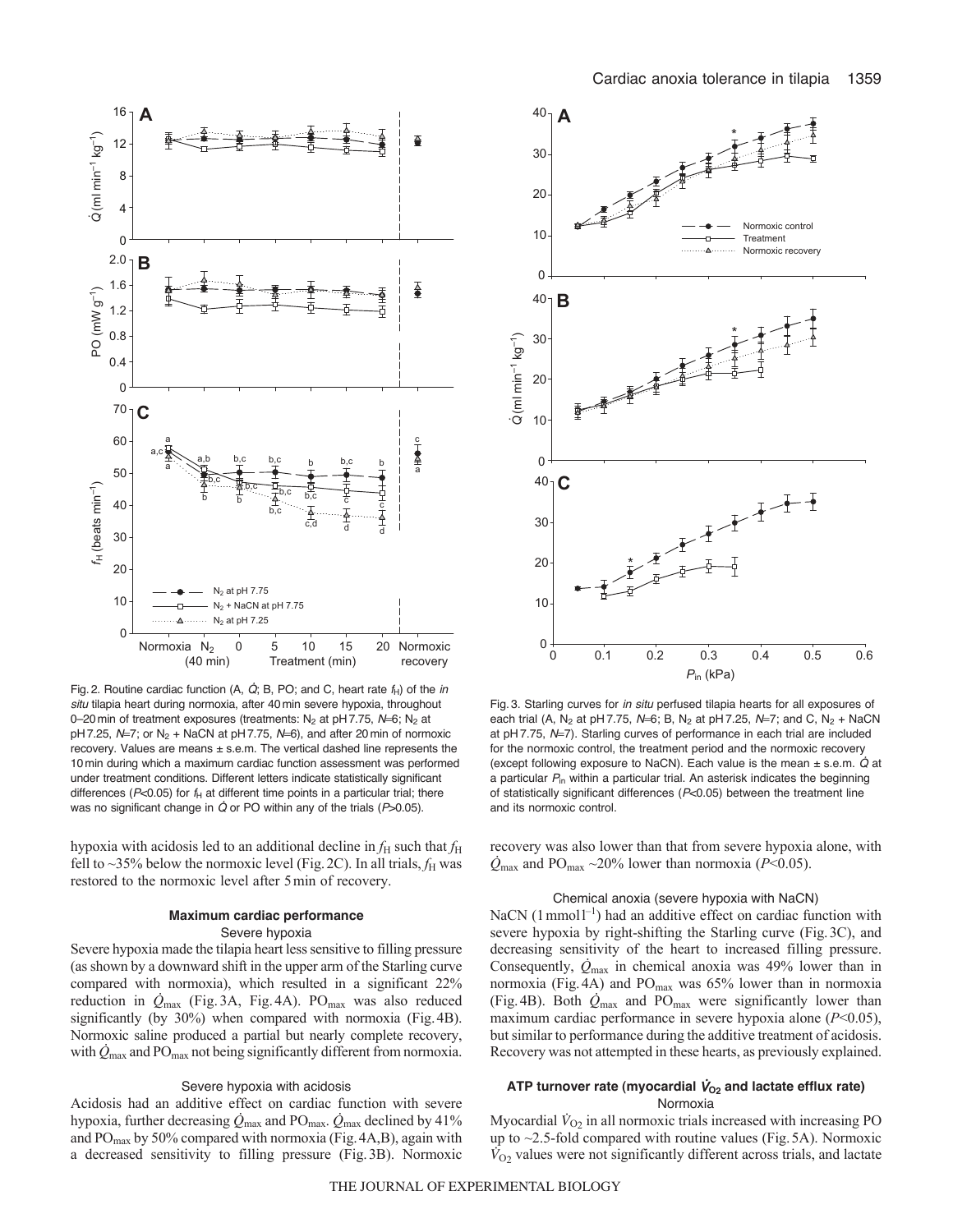## 1360 S. L. Lague and others



Fig. 4. Maximum cardiac function (A,  $\dot{Q}_{\text{max}}$ ; B, PO<sub>max</sub>) for each trial organized by exposure (normoxia, treatment and normoxic recovery). All tests of maximum cardiac performance were carried out at the end of an exposure. Trials include N<sub>2</sub> at pH 7.75 ( $N=6$ ), N<sub>2</sub> at pH 7.25 ( $N=7$ ), and N<sub>2</sub> + NaCN at pH 7.75 (N=6). Values are means ± s.e.m. Different letters indicate statistically significant differences (*P*<0.05) between exposures within each experimental trial, and asterisks indicate statistically significant differences between trials within each exposure. Values sharing an asterisk within an exposure are not significantly different from one another, with the severe hypoxia trial used as a basis of comparison in the treatment and recovery exposures.

production was minimal (Fig.6). Therefore, the relationship between ATP turnover rate and PO was similar to that between  $\dot{V}_{O_2}$  and PO (Fig.5B), and both normoxic routine and maximum ATP turnover rate ( $\sim$ 135 and  $\sim$ 300 nmol ATPs<sup>-1</sup> g<sup>-1</sup>) was similar across trials.

#### Severe hypoxia

The lactate efflux rate associated with routine cardiac performance was increased by as much as ~3000-fold compared with normoxia under conditions of severe hypoxia alone, with acidosis or with NaCN (Fig.6). The lactate efflux produced at routine PO in severe hypoxia with extracellular acidosis was significantly lower than that produced during severe hypoxia with NaCN, but not significantly different from that in severe hypoxia alone. Similarly, there was no significant difference in routine lactate efflux between severe hypoxia alone and chemical anoxia (Fig.7).

ATP turnover rate during severe hypoxia alone and with acidosis increased with PO (Fig.8), but not to the same extent as during normoxia (Fig. 5B) because of lower  $PO<sub>max</sub>$  values. Maximum ATP turnover rate in severe hypoxia alone  $(172 \text{ nmol ATPs}^{-1} \text{g}^{-1})$ ; i.e. Fig.8 at a PO of  $3.3 \text{ mW g}^{-1}$  for the N<sub>2</sub> at pH7.75 group) was approximately 43% less than that achieved in normoxia. However, ATP turnover rate did not increase significantly during chemical anoxia, and remained at  $\sim$ 110 nmol ATPs<sup>-1</sup> g<sup>-1</sup>, a value that was similar to that achieved during severe hypoxia with acidosis  $(\sim 120 \text{ nmol ATPs}^{-1} \text{g}^{-1})$ ; Fig. 8). Thus, the MGP under these two conditions generated about a third of the maximum normoxic ATP turnover rate, while during severe hypoxia the ATP turnover rate was slightly greater than half of normoxic values.

#### Recovery

 $\dot{V}_{O_2}$  and ATP turnover rate increased with increasing PO during recovery from severe hypoxia and severe hypoxia with extracellular acidosis (Fig. 5C,D). Significant increases in  $\dot{V}_{O_2}$  reflect those in  $\dot{Q}_{\text{max}}$  and PO<sub>max</sub>. No significant difference was present between trials. Lactate efflux returned to a minimal level with normoxic recovery and did not increase significantly with PO (Fig.6).

#### **DISCUSSION**

The present study is the first to characterize the *in situ* cardiac performance of tilapia, and offers novel findings regarding cardiac anoxia tolerance in ectothermic vertebrates. Prior to the present study, the tilapia heart was considered hypoxia tolerant. Cardiac activity was known to be downregulated to a steady state level for at least 8 h at  $22^{\circ}$ C, a level that was  $\sim$ 50% lower than the routine normoxic activity level, achieved largely through hypoxic bradycardia (Speers-Roesch et al., 2010). In the present study, the *in situ* tilapia heart was shown to have an impressive, though unexpected, anoxia tolerance by maintaining normoxic routine levels of cardiac performance and energy demand (*Q* and PO) in severe hypoxia (with and without acidosis) and with chemical anoxia. In addition, the hearts recovered remarkably well following the challenge of severe hypoxia and tests of maximum performance. As such, the hypoxic downregulation of *in vivo* cardiac performance in tilapia is not needed to balance cardiac energy supply and demand. Rather, it may simply reflect the circulatory needs of a general hypometabolic state (whole-animal oxygen uptake is reduced by ~80% and heat production by 45% in hypoxia-exposed tilapia) (van Ginneken et al., 1997; Speers-Roesch et al., 2010) that limits the rate of use of glycogen stores and metabolic waste accumulation. As a result, our data suggest that hypoxic downregulation of cardiac performance *in vivo* is not a necessary strategy to match cardiac energy demand to reduced energy supply during  $O_2$  limitation, as suggested previously (Farrell and Stecyk, 2007; Speers-Roesch et al., 2010). Furthermore, by having a MGP of 172 nmol  $ATPs^{-1}g^{-1}$  and a PO<sub>max</sub> of at least  $\sim$ 3.1 mW g<sup>-1</sup> (and substantial values even after mitochondrial respiration was blocked by cyanide), this particular tilapia hybrid should be placed among those ectotherms considered to be anoxia tolerant and listed in Table1 (with the exception of the inclusion of the hypoxia-sensitive rainbow trout). Indeed, maximum cardiac performance and MGP are greater than previous measurements for aquatic ectotherms, albeit at a slightly higher temperature (see below for further discussion).

## **Normoxic cardiac performance**

Routine normoxic cardiac performance was stable at a level equivalent to that measured *in vivo* (Speers-Roesch et al., 2010). Tilapia hearts exhibited a Starling curve similar to others described for *in situ* perfused hearts of rainbow trout (Farrell et al., 1991), spiny dogfish [*Squalus acanthias* (Davie and Franklin, 1992)] and sea bass [*Dicentrarchus labrax* (Farrell et al., 2007)]. Routine *Q* required a slightly positive filling pressure. The intrinsic  $f<sub>H</sub>$  for the *in situ* tilapia heart in normoxia (55–60 beats min<sup>-1</sup>) was greater than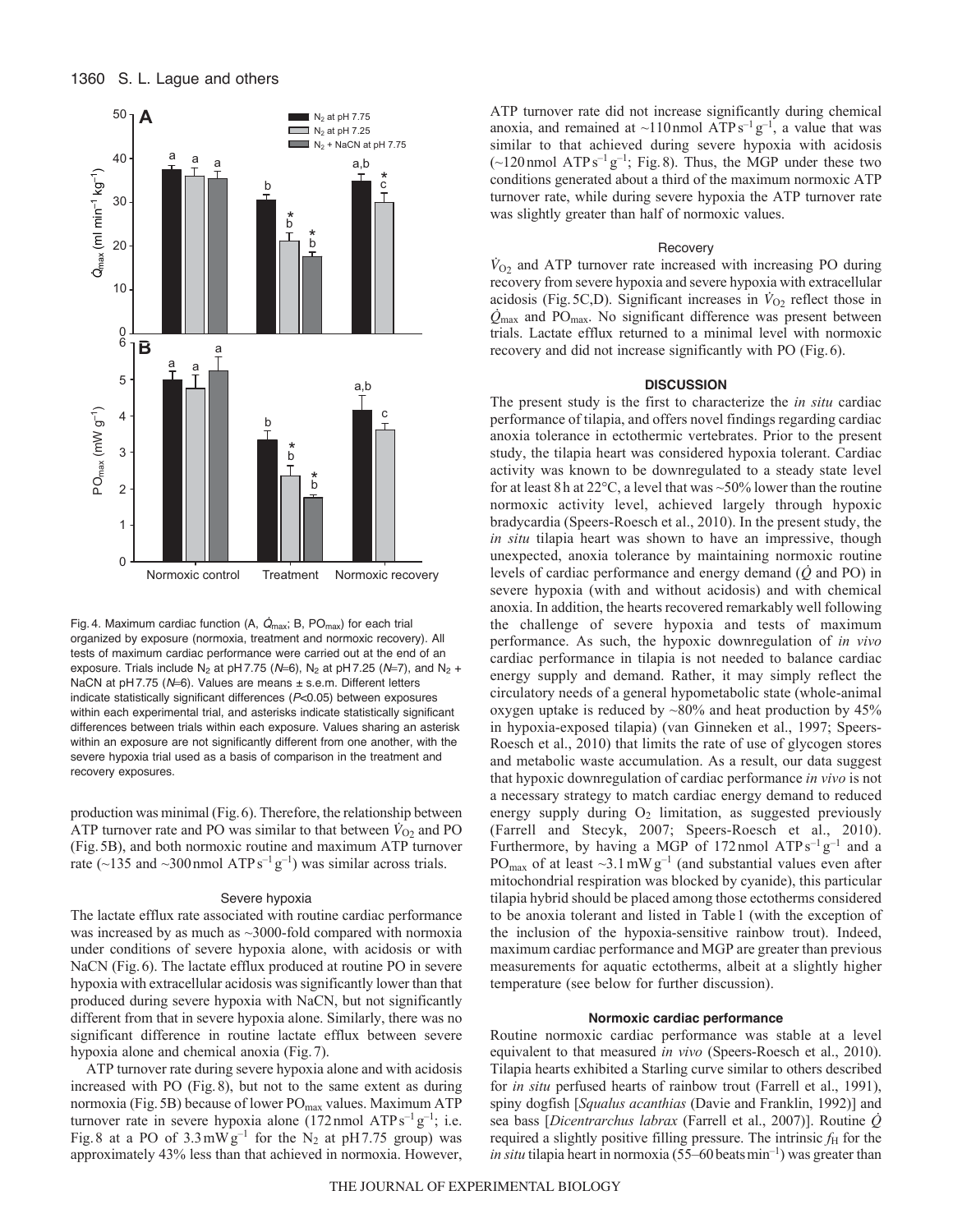

Fig. 5. The relationship between  $V_{O2}$ or ATP turnover rate and PO in normoxic control (A and C) and normoxic recovery (B and D) at routine and maximum (PO<sub>max</sub>) levels of cardiac PO (means ± s.e.m.) for N<sub>2</sub> at pH 7.75 ( $N=6$ ), N<sub>2</sub> at pH 7.25  $(N=7)$ , and N<sub>2</sub> + NaCN at pH 7.75 ( $N=6$ ). (A)  $\dot{V}_{O_2}$  in the normoxic control, (B) ATP turnover rate in the normoxic control, (C)  $V_{O<sub>2</sub>}$  in normoxic recovery and (D) ATP turnover rate in normoxic recovery. Different letters indicate statistically significant differences within a trial (*P*<0.05). There were no significant differences in  $V_{O_2}$  or ATP turnover rate between trials at routine PO or PO<sub>max</sub> levels.

that *in vivo*  $(\sim 35 \text{ beats min}^{-1})$ , suggesting that routine vagal tone probably exists *in vivo*. The normoxic *Q*max and POmax  $(-39 \text{ m1} \text{ min}^{-1} \text{ kg}^{-1}$  and  $\sim$ 5 mW g<sup>-1</sup> at 22°C) of the *in situ* tilapia heart reflect the relatively low activity lifestyle of this species as they are lower than those observed for active fishes such as sea bass [ $\sim$ 91 ml min<sup>-1</sup> kg<sup>-1</sup> and  $\sim$ 11 mW g<sup>-1</sup> at 18°C (Farrell et al., 2007)] or salmonids [e.g. rainbow trout: 66 ml min<sup>-1</sup> kg<sup>-1</sup> and  $8 \text{ mW g}^{-1}$  at 15°C (Farrell et al., 1996)]. In contrast, winter flounder (*Pseudopleuronectes americanus*) have a *Q*max of  $39.2\pm4.0$ mlmin<sup>-1</sup> kg<sup>-1</sup> at 10°C (Joaquim et al., 2004) and, like tilapia, are also hypoxia tolerant (Cech et al., 1977) and have only a spongy myocardium lacking coronary arteries. All the same, *Q*max and PO<sub>max</sub> for tilapia are 3-fold higher than routine normoxic levels, a range that represents an appreciable scope.

Myocardial  $\dot{V}_{\text{O2}}$  and ATP turnover rate have never been measured before in tilapia. Routine myocardial  $V_{O_2}$  in tilapia (0.52 $\mu$ ls<sup>-1</sup> g<sup>-1</sup>, 22°C) falls within the range reported for other fishes [sea raven:  $0.32 \,\mu\text{J s}^{-1}\text{g}^{-1}$ , 10°C (Farrell et al., 1985); rainbow trout:  $0.71 \,\mu$ ls<sup>-1</sup>g<sup>-1</sup>, 15°C (Graham and Farrell, 1990)]. As expected, the increase in PO produced an equivalent increase in myocardial  $\dot{V}_{O2}$ (Fig.5). The absence of a significant lactate efflux rate under routine cardiac performance in normoxia suggests that oxygen supply by the perfusate was adequate, though this situation was probably stressed when determining PO<sub>max</sub> because lactate efflux rate increased very modestly, but not significantly, under these conditions (Fig.6). At comparable PO values, routine and maximum ATP turnover rate for tilapia is similar to those for rainbow trout (Graham and Farrell, 1990). Circulating catecholamines stimulate cardiac activity in fish under normoxic conditions [rainbow trout (Ask et al., 1980) and sea bass (Farrell et al., 1996)], protect cardiac performance during hypoxia (Farrell et al., 1983; Hanson et al., 2006), and increase in concentration during severe hypoxia (Reid and Perry, 1994; Vianen et al., 2001). Although no apparent effect of catecholamines on tilapia cardiac performance was noted in this present study, more comprehensive studies than those performed here are needed to further investigate these findings.

**Effects of severe hypoxia on routine cardiac performance** Routine normoxic levels of *Q* and PO were maintained throughout  $~60$  min of severe hypoxia exposure even when the final 30 min included acidosis or NaCN. Only  $f<sub>H</sub>$  decreased in severe hypoxia (by  $\sim$ 13%, and a little more with acidosis), but the heart intrinsically compensated for the decreased  $f_H$  by increasing  $V_S$  to maintain routine *Q*. Cardiac slowing with hypoxia and acidosis has been reported previously (Farrell, 1984; Aberra et al., 2001), and is probably the result of direct effects of hypoxia and  $H<sup>+</sup>$  on the pacemaker.

The ability to maintain routine cardiac PO during severe hypoxia or anoxia is a feat demonstrated for few species thus far. Anoxiatolerant ectothermic vertebrates tend to either have very low routine



Fig. 6. The relationship between lactate efflux and PO at routine levels,  $\dot{Q}_{\text{max}}$  and PO<sub>max</sub> (means  $\pm$  s.e.m.) in each exposure (normoxic control, treatment and normoxic recovery) of all three trials  $[N_2$  at  $pH 7.75$  ( $N=6$ ),  $N_2$ at pH 7.25 ( $N=7$ ) and  $N_2$  + NaCN at pH 7.75 ( $N=7$ )]. Treatment values for  $\dot{Q}_{\text{max}}$  and PO<sub>max</sub> in the N<sub>2</sub> + NaCN at pH 7.75 trial overlap at PO  $\sim$ 1.8 mW g<sup>-1</sup>. Statistics were omitted for clarity (see text for details).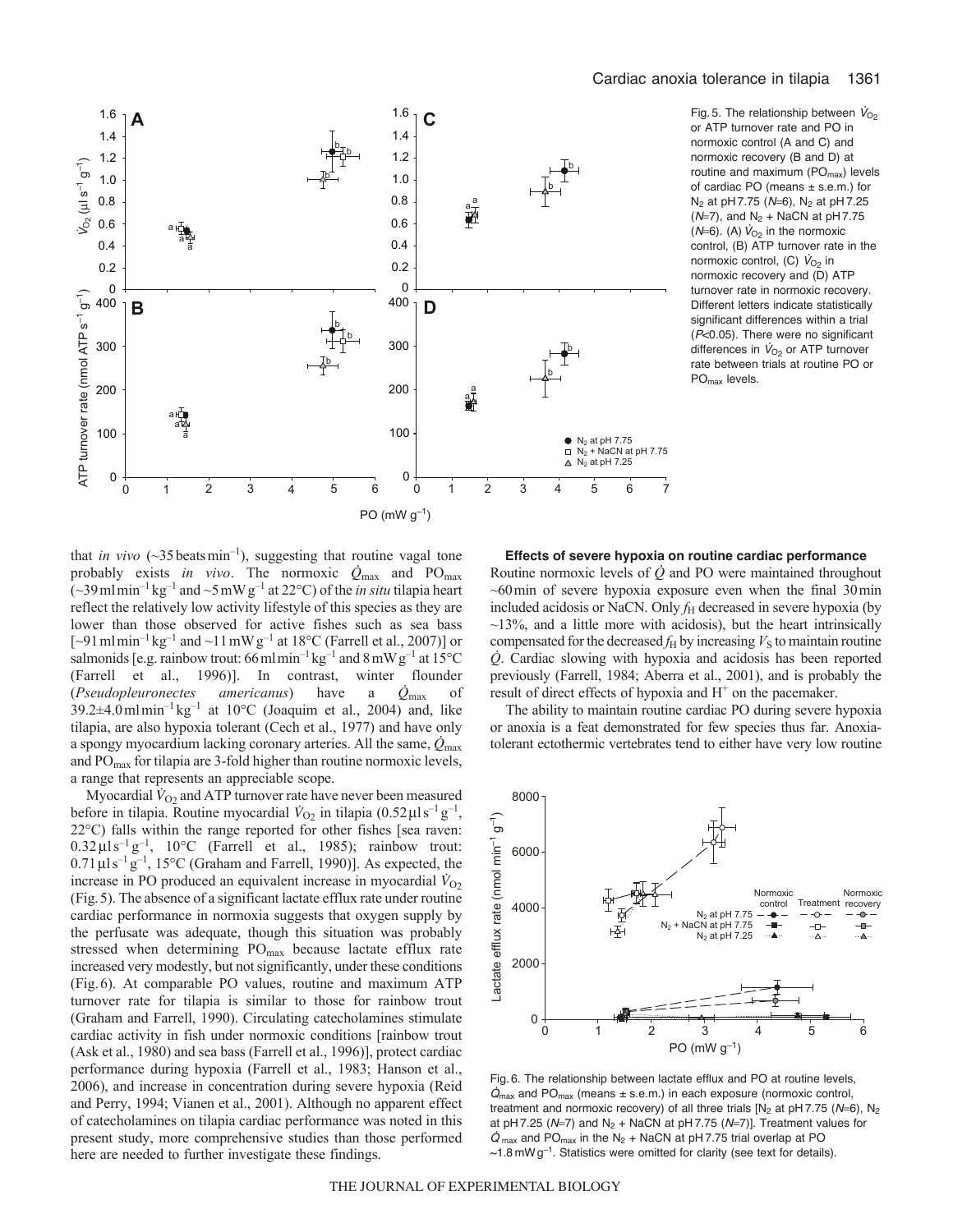



Fig. 7. Trends in lactate efflux with decreasing oxygen tension from normoxia ( $\approx$ 20.0–21.3 kPa O<sub>2</sub>) to severe hypoxia (0.13 kPa O<sub>2</sub>), as well as throughout the 20 min treatment exposure ( $N_2$  at pH 7.75,  $N_2$  + NaCN at  $pH$  7.75, or  $N_2$  at  $pH$  7.25). The dashed vertical line represents the beginning of the 20 min treatment exposure. The values are means ± s.e.m. at particular oxygen tensions (normoxia to  $0.13$  kPa  $O<sub>2</sub>$ ), and at two time points during the treatment exposure (10 and 20 min). Different letters indicate statistically significant differences ( $P$ <0.05) within a trial:  $N_2$  + NaCN at pH 7.75 (a–d),  $N_2$  at pH 7.25 (h–j) or  $N_2$  at pH 7.75 (x–z). There was no statistically significant difference between the severe hypoxia and chemical anoxia trials.

cardiac PO in normoxia, such as hagfishes [*in vivo* studies: *M.*  $glutinosa$ ,  $0.1 \text{ mW g}^{-1}$  (Axelsson et al., 1990); *E. cirrhatus*,  $0.4 \text{ mW g}^{-1}$ (Forster et al., 1992); and *E. stoutii*, 0.2mWg–1 (Cox et al., 2010)], and crucian carp (*in situ* perfused heart study:  $0.44 \text{ mW g}^{-1}$ ; J. A. W. Stecyk, K. O. Stensløkken, L. M. Hanson, A.P.F. and G. E. Nilsson, unpublished results) or reduce cardiac PO through a combination of bradycardia and arterial hypotension (Farrell and Stecyk, 2007). The tilapia heart is unique in being able to maintain a comparatively high routine PO  $(1.4 \text{ mW g}^{-1})$  in severe hypoxia exposures (<0.20 kPa  $O_2$ ) of ~60min, including a 30min period of chemical anoxia. Hypoxiasensitive hearts, such as rainbow trout hearts, rapidly fail when  $P_{O2}$ is <2.7kPa (Hanson et al., 2006), because their routine PO lies above the capability of their MGP.

## **Effects of severe hypoxia on maximum cardiac performance and maximum glycolytic potential**

The *in situ* tilapia heart showed an impressive maximum performance during severe hypoxia exposure. The 30% decrease in POmax with severe hypoxia is similar to that observed in crucian carp (32%; J. A. W. Stecyk, K. O. Stensløkken, L. M. Hanson, A.P.F. and G. E. Nilsson, unpublished results), and the 65% decrease in POmax with NaCN is not much greater than that for the red-eared slider turtle under severe hypoxia alone [*Chrysemys scripta*, 51% (Farrell et al., 1994)]. These decreases are a direct result of decreased energy availability due to the switch from oxidative phosphorylation to anaerobic glycolysis. With the *in situ* perfused heart preparation, the accumulation of lactate and  $H^+$  from glycolysis normally seen in plasma does not occur with severe hypoxia *in vivo*. Therefore, in order to simulate the negative effects of acidosis on cardiac contractility, which occurs *via* decreased sensitivity of the myofilament to  $Ca^{2+}$  as well as the depressive effect of acidosis on the pacemaker (Orchard and Kentish, 1990; Crampin and Smith,



Fig. 8. The relationship between ATP turnover rate in the  $N_2$  treatment exposure and PO at routine levels,  $\dot{Q}_{\text{max}}$  and PO<sub>max</sub> (means  $\pm$  s.e.m.) of all three trials  $[N_2 \text{ at } pH 7.75 (N=6), N_2 \text{ at } pH 7.25 (N=7) \text{ and } N_2 + \text{NaCN at}$ pH 7.75 ( $N=6$ )]. Values for  $\dot{Q}_{\text{max}}$  and PO<sub>max</sub> in the N<sub>2</sub> + NaCN at pH 7.75 trial overlap at PO  $\sim$ 1.8 mW g<sup>-1</sup>. Asterisks indicate statistically significant differences (*P*<0.05) within each trial compared with its routine performance. Different lowercase letters indicate statistically significant differences (*P*<0.05) across trials at each PO level (routine,  $\dot{Q}_{\text{max}}$ , PO<sub>max</sub>); the letters used for each given PO value are as follows:  $a,b$  – routine;  $c,d$  –  $\dot{Q}_{\text{max}}$ ; and e, f – PO<sub>max</sub>.

2006; Gesser and Overgaard, 2009), we examined the additional effect of low pH (7.25) during severe hypoxia. An additive effect of acidosis during severe hypoxia exposure was evident in the significant decreases in maximum cardiac performance (*Q*max and  $PO<sub>max</sub>$ ) as well as in  $f<sub>H</sub>$ . In most fishes, the additive and negative inotropic effects of acidosis (Farrell et al., 1983; Driedzic and Gesser, 1994; Gesser and Overgaard, 2009) markedly decrease cardiac twitch force and *in situ* cardiac performance (Poupa et al., 1978; Gesser and Poupa, 1983; Overgaard et al., 2005). In our study, acidosis diminished the increases in cardiac  $V<sub>S</sub>$  and  $\dot{Q}$  when  $P<sub>in</sub>$  was increased (Fig.3B). Severe acidosis has also been hypothesized to inhibit glycolysis; for example, a drop of 0.4pH units was associated with a 70% decrease of anaerobic metabolism in mammalian cardiac tissue (Williamson et al., 1975). For tilapia hearts, we could not clearly discern such an effect because the routine lactate efflux and ATP turnover rate were generally similar for all trials during severe hypoxia. In addition, the lower maximum ATP turnover rate with acidosis was associated with a lower cardiac PO, which means that we cannot distinguish between effects of acidosis on contractility and glycolysis.

A challenge with any study of the effects of anoxia, especially with anoxia-tolerant species, is the complete removal of oxygen. In the present study, severe hypoxia represented a  $P_{O2}$  < 0.20 kPa, and more typically ~0.07kPa when maximum cardiac performance was tested. However, we cannot exclude the possibility that mitochondrial respiration was contributing towards the ATP generation that supported the mechanical activity of the heart in severe hypoxia. An important observation in this regard is that, under routine PO conditions, lactate efflux rate had increased dramatically and rapidly when perfusate  $P_{O2}$  reached 1.07kPa (Fig. 7). Routine lactate efflux rate did not increase substantially beyond that level with further decreases in  $P<sub>O2</sub>$ , or even following the addition of NaCN to block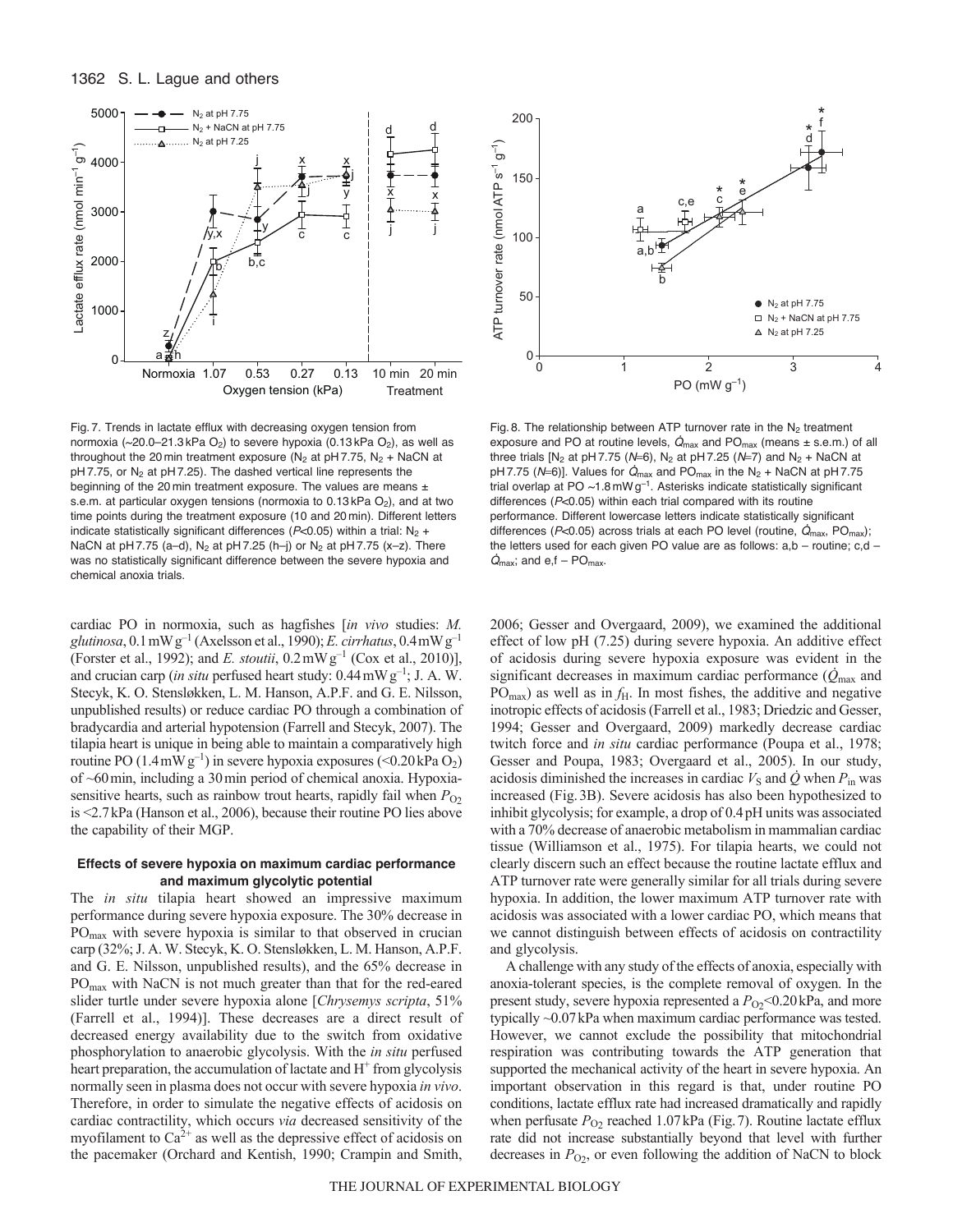Table 1. Maximum *in situ* cardiac ATP turnover rate and *in situ* cardiac POmax in anoxia for tilapia and other ectothermic vertebrates

| Species                                     | Temperature<br>$(^{\circ}C)$ | PO <sub>max</sub><br>$(mWq^{-1})$ | Maximum cardiac ATP<br>turnover rate (nmol $ATP s^{-1} q^{-1}$ ) | Source                                                                                                |
|---------------------------------------------|------------------------------|-----------------------------------|------------------------------------------------------------------|-------------------------------------------------------------------------------------------------------|
| Tilapia ( <i>Oreochromis</i> hybrid)        | 22                           | $3.34 + 0.25$                     | $172 + 18$                                                       | Severe hypoxia trial (current study)                                                                  |
|                                             | 22                           | $1.75 + 0.08$                     | $113+9$                                                          | Chemical anoxia trial (current study)                                                                 |
| Hagfish ( <i>Eptatretus cirrhatus</i> )     | 18                           | 0.28                              | 62 <sup>a</sup>                                                  | Forster, 1991                                                                                         |
| Red-eared slider turtle (Chrysemys scripta) | 15                           | 0.76                              | 73                                                               | Farrell et al., 1994; Arthur et al., 1997                                                             |
| Rainbow trout (Oncorhynchus mykiss)         | 16                           | 0.54                              | 107 <sup>b</sup>                                                 | Arthur et al., 1992                                                                                   |
| Crucian carp (Carassius carassius)          | 8                            | 1.13                              | 79                                                               | J. A. W. Stecyk, K. O. Stensløkken,<br>L. M. Hanson, A.P.F. and G. E. Nilsson,<br>unpublished results |

PO, cardiac power output.

All values for ATP turnover rate were calculated from cardiac lactate efflux rate, assuming that 1 mol lactate yields 1.5 mol ATP.

<sup>a</sup>Calculated from the reported lactate efflux rate.

bAdjusted from the reported ATP turnover rate, which assumed that 1 mol lactate yields 1 mol ATP.

mitochondrial respiration, indicating that the severe hypoxia exposure  $(\leq 0.20 \text{ kPa} \space \text{O})$  either approached or reached functional anoxia. However, both the additive treatments of acidosis and NaCN limited maximum lactate efflux rate to just below 5000 nmolmin<sup>-1</sup>  $g^{-1}$  and maximum ATP turnover rate to  $110-120$  nmol ATP  $s^{-1}g^{-1}$ , unlike the turnover rate of 172 nmol  $ATP s^{-1} g^{-1}$  with severe hypoxia alone. These lower ATP turnover rates were also associated with a lower PO<sub>max</sub>, making it unclear whether there was an inhibition of glycolysis, contractility or both. Thus, while severe hypoxia alone represented just over a 40% decrease in maximum ATP turnover rate, blocking of mitochondrial respiration magnified this decrease to nearly 65% (Fig.9). One interpretation of these results is that a small amount of



Fig. 9. Trends in ATP turnover rate as a function of PO from normoxia to severe hypoxia/anoxia in the N<sub>2</sub> at pH 7.75 and N<sub>2</sub> + NaCN at pH 7.75 trials. The box outlined in black plots the current accepted maximum glycolytic potential of the ectothermic heart (Farrell and Stecyk, 2007). Points from this study represent mean  $\pm$  s.e.m. ATP turnover rate at a given PO in different exposures and trials. The figure displays routine and maximum ATP turnover rate at both routine PO and  $PO<sub>max</sub>$  for tilapia, where the dashed line represents the general trend from normoxia to anoxia within these points. Grey filled points indicate mean values for maximum severely hypoxic or anoxic cardiac performance in other species (see Table 1). Sources for the comparative points are as follows: hagfish, *Eptatretus cirrhatus* (Forster, 1991); red-eared slider turtle, *Chrysemys scripta* (Arthur et al., 1997; Farrell et al., 1994); rainbow trout, *Oncorhynchus mykiss* (Arthur et al., 1992); and crucian carp, *Carassius carassius* (J. A. W. Stecyk, K. O. Stensløkken, L. M. Hanson, A.P.F. and G. E. Nilsson, unpublished results). Statistics were omitted for clarity.

oxygen could still have been available during severe hypoxia and contributed to ATP turnover rate while most of the heart was still working at near-maximal levels using anaerobic glycolysis. An obvious difficulty with such an interpretation is that the maximum lactate efflux rate was substantially greater during severe hypoxia alone than with the addition of NaCN. Therefore, the maximum lactate efflux rate observed during severe hypoxia must represent the MGP, which is equal to an ATP turnover rate of 172 nmol  $ATPs^{-1}g^{-1}$ . Further support for this conclusion is provided by considering the input  $P_{O_2}$  in severe hypoxia, which never exceeded 0.13 kPa  $O_2$  and has the potential to yield an ATP turnover rate of only 17nmol  $ATP s^{-1} g^{-1}$ . Yet, the decrease in ATP turnover rate produced by NaCN is 4-fold greater. If there was an aerobic ATP turnover rate of 17 nmol  $ATPs^{-1}g^{-1}$  during severe hypoxia, then it would generate a PO of  $0.26$  mW  $g^{-1}$  (using the same PO to ATP generation ratio observed with chemical anoxia), which then would reduce the PO<sub>max</sub> generated by an MGP of 172 nmol  $ATPs^{-1}g^{-1}$  to 3.08 mW  $g^{-1}$ . In view of this, we are left with the conclusion that the MGP can be represented by 172 nmol ATP s<sup>-1</sup> g<sup>-1</sup> supporting a PO<sub>max</sub> of at least  $\sim$ 3.1 mW g<sup>-1</sup>, which is higher than the 113 nmol  $ATPs^{-1}g^{-1}$  supporting a  $PO_{max}$  of  $1.75 \text{ mW g}^{-1}$  indicated after the addition of NaCN during severe hypoxia.

These conclusions also suggest that NaCN may be exerting confounding effects, limiting the heart's ability to either increase PO or possibly generate ATP anaerobically. Previous studies examining the effects of NaCN on fish hearts (Hansen and Sidell, 1983; Arthur et al., 1992) only did so under conditions of routine function (where we observed no effect of NaCN). Aside from inhibition of oxidative phosphorylation by binding to cytochrome *c* oxidase, NaCN can alter nitric oxide flux (Kiang et al., 2003), bind to iron-containing metallo-enzymes such as myoglobin (Antonini and Brunori, 1971), and potentially alter the redox state of mitochondria. Also, the production of reactive oxygen species is associated with blockage of the electron transport chain (Ambrosio et al., 1993), which in turn has been shown to contribute to cardiac failure and contractile dysfunction in mammals (Ide et al., 1999; Ide et al., 2000). Thus, NaCN treatment may not simply induce anoxia, which means that the MGP obtained for the tilapia heart in the severe hypoxia exposure (172 nmol  $ATPs^{-1}g^{-1}$ ) is a more reliable estimate of MGP.

## **A comparison of maximum glycolytic potential across species**

The results of the present study suggest that the MGP of the tilapia heart at 22°C is at least 172 nmol  $ATP s^{-1} g^{-1}$ , which supports a  $PO<sub>max</sub>$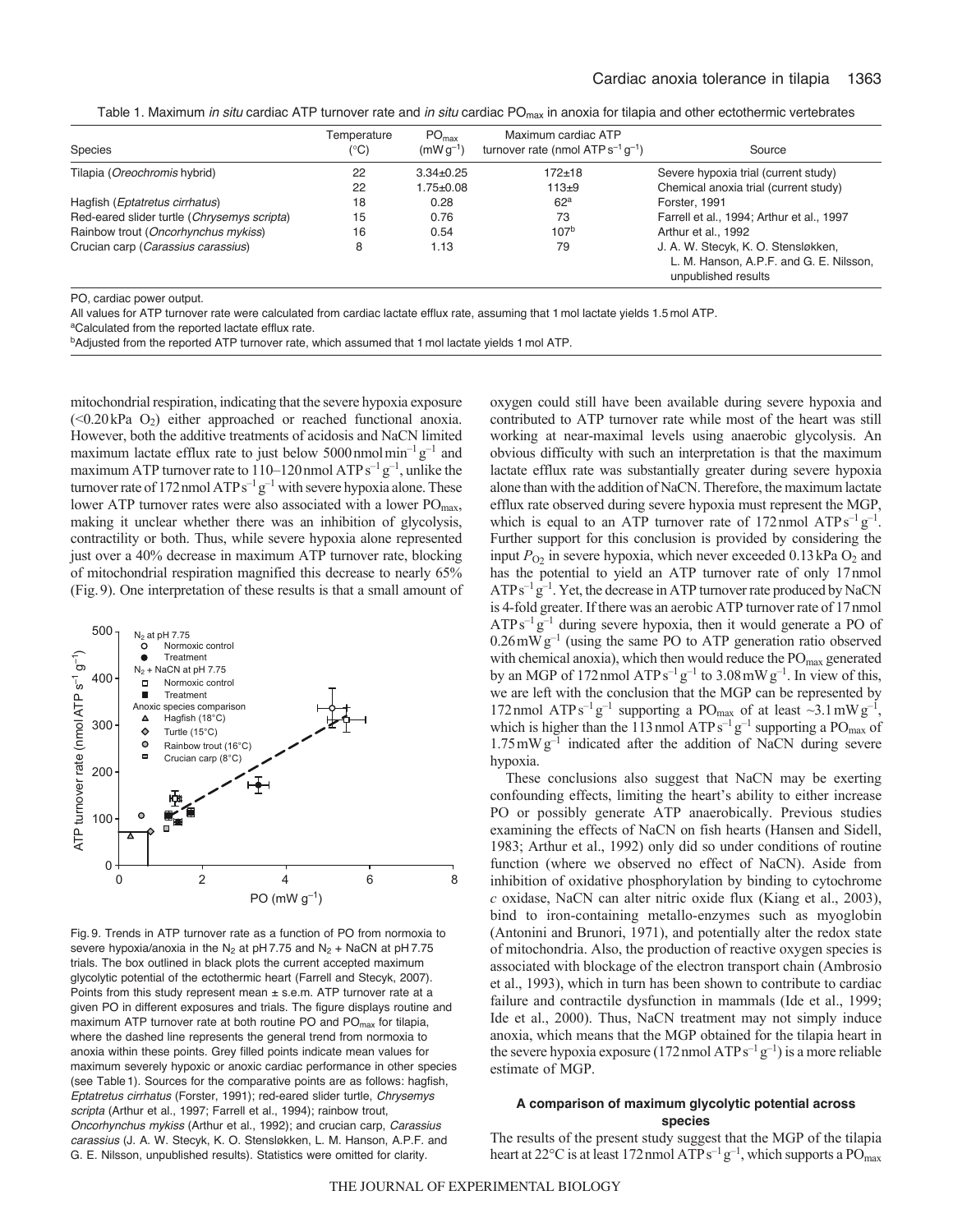of at least  $\sim$ 3.1 mW g<sup>-1</sup>. This estimate (and even that for NaCN) exceeds the previously proposed upper limits of ~70 nmol ATP s<sup>-1</sup> g<sup>-1</sup> and ~0.7 mW g<sup>-1</sup> for the anoxic ectothermic vertebrate heart at ~15°C (Farrell and Stecyk, 2007). There are tremendous difficulties with making cross-species comparisons to reach such generalizations, however, and this earlier upper limit was based on animals that inhabit a narrow thermal window  $(3-15^{\circ}\text{C})$  during extended periods of anoxia.

Correspondingly, such measurements are often made under very different experimental conditions; for example, temperature is a significant variable with such comparisons because all previous measurements of *in situ* cardiac performance have been made at colder temperatures (see Table 1). While it is possible to use a  $Q_{10}$ value to normalize each result to a common temperature, often the correct  $Q_{10}$  value is unknown, or the biological relevance of such an adjustment is not well understood. For example, in any given species, acclimation to another species' temperature may not be tolerated *in vivo*; it is unlikely that normoxic hagfish tolerate 22°C or that normoxic tilapia of this strain tolerate 5°C. Furthermore, anoxia tolerance in lower vertebrates is usually associated with cold rather than the 22 $\degree$ C used with tilapia. However, a  $Q_{10}$  value of 2.1 is known for lactate efflux, and thus for glycolytic capacity in rainbow trout heart (Overgaard et al., 2004). Using this *Q*<sup>10</sup> value, the measured cardiac MGP of the anoxia-tolerant crucian carp at 8 $^{\circ}$ C (79 nmol ATP s<sup>-1</sup> g<sup>-1</sup>; J. A. W. Stecyk, K. O. Stensløkken, L. M. Hanson, A.P.F. and G. E. Nilsson, unpublished results) can be normalized to  $22^{\circ}$ C (223.2 nmol ATP s<sup>-1</sup> g<sup>-1</sup>). Thus, the cardiac MGP may be similar for crucian carp and tilapia at a common temperature of 22°C. However considering that whole-animal and cardiac anoxia tolerance of crucian carp have not been quantified at 22°C, the biological relevance of such a comparison remains tenuous and is in need of experimental verification. Until such experiments are performed, tilapia hearts have the highest cardiac MGP recorded to date, with the acknowledgement that similar measurements have been performed at different, but biologically relevant, temperatures.

In addition, a reconsideration of cardiac MGP using a larger species pool representing a range of thermal tolerances (especially species from warmer environments) and life history exposure to low oxygen (e.g. hibernators, short-term survivors, permanently exposed, etc.) would greatly refine and expand the characterization of cardiac anoxia tolerance in ectothermic vertebrates. With regard to tilapia we propose that, in response to ecological pressure, tilapia may have evolved a high cardiac MGP and anoxic PO<sub>max</sub> to permit short-term high-energy function in severe hypoxia or anoxia. For example, tilapia may rely upon burst exercise to escape to hypoxic refugia or to evade predators while in hypoxic refugia, as seen in tilapia in Lake Victoria to avoid Nile perch (Chapman et al., 2002). Given that tilapia typically, and not temporarily or seasonally, reside in hypoxic habitats (e.g. swamps and stagnant eutrophic ponds), it would be reasonable to hypothesize that the capacity for greater anoxic levels of cardiac function may enable them to better cope with the physiological challenges presented by these environments.

## **CONCLUSION**

We have shown that the *in situ* perfused tilapia heart is capable of maintaining normoxic routine levels of *in vivo* cardiac performance in severe hypoxia and chemical anoxia. The scope for maximum cardiac performance of the *in situ* tilapia heart in severe hypoxia and chemical anoxia remained sizeable, although lower than in normoxia. These results suggest that oxygen limitation is not a major constraint on the ability of the tilapia to maintain routine cardiac function, which apparently can be sustained by anaerobic energy

production alone at least in the short term. Thus, downregulation of cardiac performance as observed in tilapia during hypoxia exposure *in vivo* (Speers-Roesch et al., 2010) is not needed to balance cardiac energy supply and demand, contrary to previous suggestions (Farrell and Stecyk, 2007; Speers-Roesch et al., 2010). Instead, such downregulation may be more important for minimizing fuel use and waste production, especially considering that the additive effect of acidosis on *in situ* cardiac performance was significant and that severe acidosis cannot be avoided during hypoxia by tilapia *in vivo* (Speers-Roesch et al., 2010), unlike in crucian carp (Farrell and Stecyk, 2007). The impressive MGP and anoxic PO<sub>max</sub> of the *in situ* tilapia heart suggest that tilapia should be placed among the anoxia-tolerant ectothermic vertebrates.

#### **LIST OF SYMBOLS AND ABBREVIATIONS**

| heart rate                           |
|--------------------------------------|
| maximum glycolytic potential         |
| ventricular mass                     |
| input pressure                       |
| cardiac power output                 |
| partial pressure of oxygen           |
| maximum cardiac power output         |
| output pressure                      |
| cardiac output; flow                 |
| maximum cardiac output; maximum flow |
| oxygen consumption rate              |
| stroke volume                        |
| solubility of oxygen                 |
|                                      |

## **ACKNOWLEDGEMENTS**

We thank Drs W. R. Driedzic and A. J. Hickey for illuminating correspondence concerning cyanide, and Drs M. Axelsson and J. Altimiras for writing and providing the LabView perfused heart data acquisition and analysis program. We also thank L. M. Hanson for advice during the development of the *in situ* heart protocol, and J. A. W. Stecyk and coauthors for the use of their unpublished crucian carp results.

#### **FUNDING**

This research was supported by NSERC (Natural Sciences and Engineering Research Council of Canada) Discovery Grants to A.P.F. and J.G.R. S.L.L. was supported by a NSERC USRA and awards from the University of British Columbia. B.S-R. was supported by a War Memorial Scholarship from IODE Canada.

#### **REFERENCES**

- **Aberra, A., Komukai, K., Howarth, F. C. and Orchard, C. H.** (2001). The effect of acidosis on the ECG of the rat heart. *Exp*. *Physiol*. **86**, 27-31.
- **Ambrosio, G., Zweier, J. L., Duilio, C., Kuppusamy, P., Santoro, G., Elia, P. P., Tritto, I., Cirilo, P., Condorelli, M. and Chiariello, M. et al.** (1993). Evidence that mitochondrial respiration is a source of potentially toxic oxygen free radicals in intact rabbit hearts subjected to ischemia and reflow. *J. Biol*. *Chem*. **268**, 18532-18541.
- **Antonini, E. and Brunori, M.** (1971). *Hemoglobin and Myoglobin in their Reactions with Ligands*. Amsterdam: North-Holland Publishing Co. **Arthur, P. G., Keen, J. E., Hochachka, P. W. and Farrell, A. P.** (1992). Metabolic
- state of the in situ perfused trout heart during severe hypoxia. *Am. J. Physiol*. *Regul. Integr. Comp. Physiol*. **263**, R798-R804.
- **Arthur, P. G., Franklin, C. E., Cousins, K. L., Thorarensen, H., Hochachka, P. W. and Farrell, A. P.** (1997). Energy turnover in the normoxic and anoxic turtle heart. *Comp. Biochem. Physiol.* **117A**, 121-126.
- Ask, J. A., Stene-Larsen, G. and Helle, K. B. (1980). Atrial  $\beta_2$ -adrenoceptors in the trout. *J. Comp. Physiol*. **139**, 109-116.
- **Axelsson, M., Farrell, A. P. and Nilsson, S.** (1990). Effect of hypoxia and drugs on the cardiovascular dynamics of the Atlantic hagfish, *Myxine glutinosa*. *J. Exp. Biol.* **151**, 297-316.
- **Bergmeyer, H. U.** (1983). *Methods of Enzymatic Analysis.* New York: Academic Press.
- **Boutilier, R. G.** (2001). Mechanisms of cell survival in hypoxia and hypothermia. *J. Exp. Biol.* **204**, 3171-3181.
- **Cech, J. J., Rowell, D. M. and Glasgow, J. S.** (1977). Cardiovascular responses of the winter flounder *Pseudopleuronectes americanus* to hypoxia. *Comp*. *Physiol*. *Biochem*. **57A**, 123-125.
- **Chapman, L. J., Chapman, C. A., Nordlie, F. G. and Rosenberger, A. E.** (2002). Physiological refugia: swamps, hypoxia tolerance and maintenance of fish diversity in the Lake Victoria region. *Comp. Biochem. Physiol*. **133A**, 421-437.